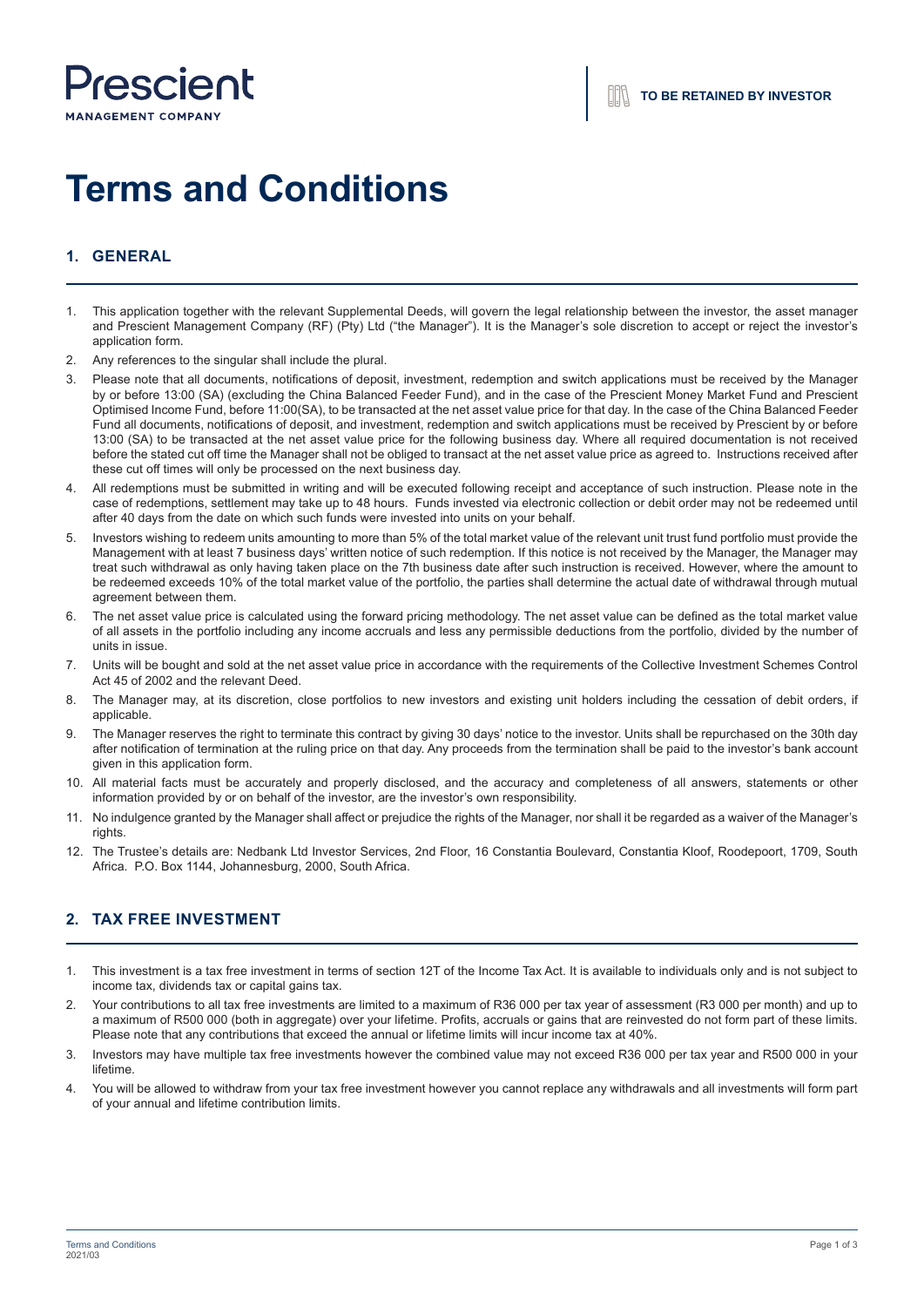

# **3. APPLICABLE IF APPOINTING A FINANCIAL ADVISOR/FSP**

- 1. Prescient will only accept applications, submitted on behalf of investors, from FSP's who have been granted a licence by the Financial Sector Conduct Authority (FSCA).
- 2. Prescient cannot be held responsible or liable for loss or damage suffered by the investor as a result of the FSP acting outside his/her licence parameters or because of delays in the processing or rejection of this application form, caused by the fact that the investor's FSP is not authorised as a Financial Services Provider or is not approved by Prescient.
- 3. The FSP is responsible for ensuring that the investor receives and understands all appropriate advice, product and fee information including changes in the working practices and procedures of Prescient.

#### **4. INSTRUCTIONS**

- 1. Only signed written instructions (faxed copies included) from the unit holder or the FSP will be acted upon.
- 2. Prescient will not proceed with any transaction if there is any doubt as to the validity of any signatures/information or if it deems the application to be incomplete in any way and Prescient cannot be held liable for any resultant losses as a result thereof.

#### **5. REPORTING**

Unit Holder statements will be issued quarterly. Transaction notes are sent on a transactional basis. Additional investor statements are available on request from Prescient.

## **6. FEES**

- 1. The fees that apply to this investment are set out in the latest Investment Option Brochure.
- 2. Prescient does not charge an initial management fee.
- 3. You may negotiate an initial advisor fee, subject to the relevant maximums, to be paid to your FSP before your first contribution is invested.
- 4. The annual management fee is the fee you pay to Prescient for managing and administering the portfolios.
- 5. You may negotiate an annual advisor fee to be paid to your FSP. Units will be cancelled to pay your advisor this fee.
- 6. All fees may be amended by Prescient from time to time, and in such event, a notification will be sent to the investor.
- 7. All fees are exclusive of VAT.

### **7. PROTECTION OF PERSONAL INFORMATION**

Your personal information may be collected, processed, transferred and disclosed by Prescient in the normal course of business to effectively process your transaction instructions. Prescient will disclose or report personal information if and when required to do so by law or any regulatory authority, and to our employees, or agents who require such information to carry out their duties in fulfilling your transaction. Prescient may retain any information for purposes of investment transactions, processing and administration and to communicate directly with you. The type of information we collect will depend on the purpose for which it is collected and used. We will only collect information that we need for that purpose.

Prescient may share information with companies within in Prescient Group of companies and service providers with whom we have a business agreement to process such information on our behalf or to those who render services to us.

Prescient Group is an international business and located in different geographical locations. As a result, Prescient may transfer or process your personal information outside of South Africa to such countries that may not offer the same level of data protection as South Africa.

You understand that failure to provide or consent to the processing of necessary information may result in the delay or failure to process any instruction or application.

You may access the personal information we have on record for you and you may request that we correct any errors or delete your information.

To view our full privacy notice and to exercise your preferences, please visit our website on www.prescient.co.za